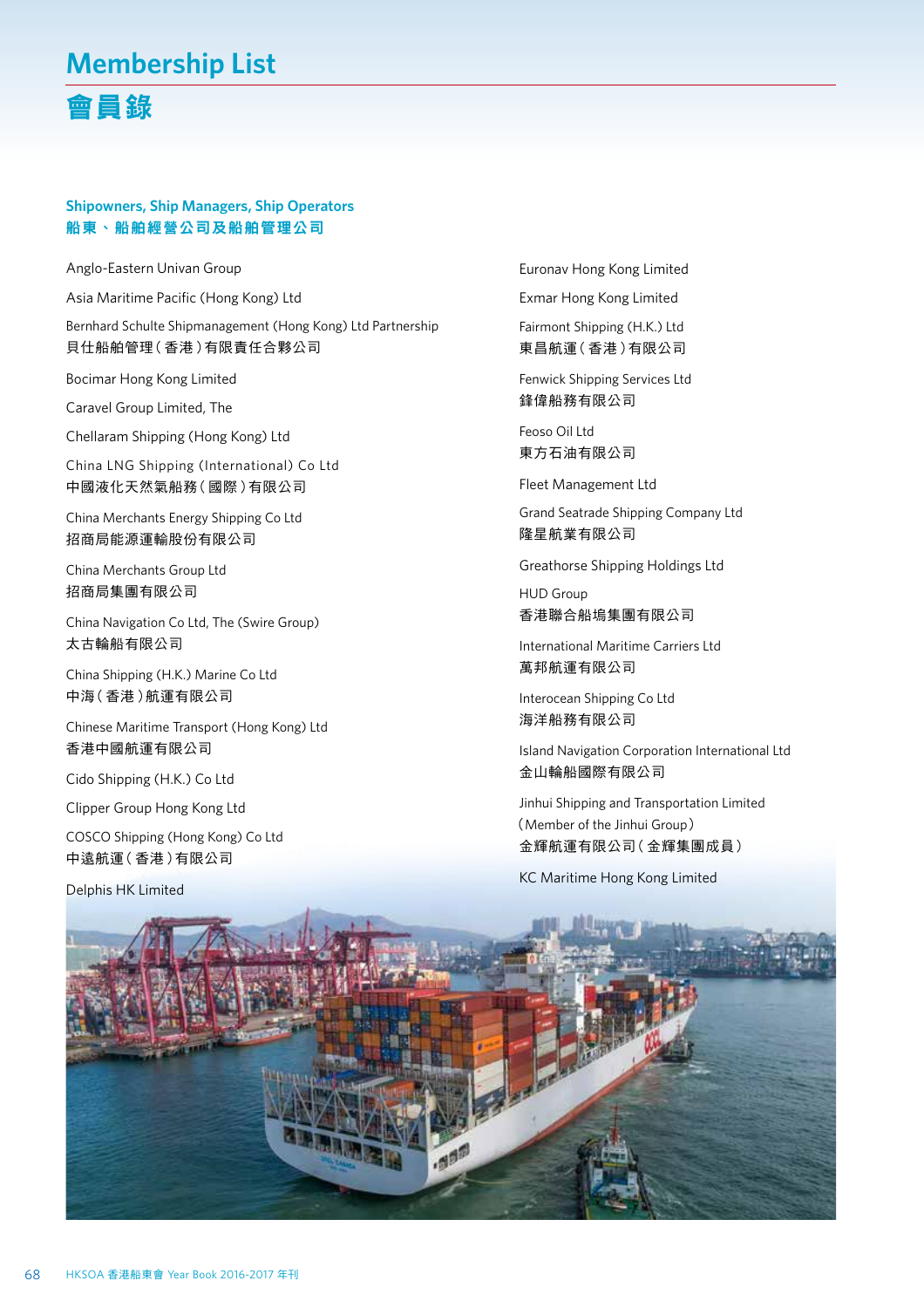Mandarin Shipping Ltd

Max Glory Enterprise Limited 百輝企劃有限公司

MOL Ship Management (Hong Kong) Company, Limited

Nordic Hamburg Shipmanagement (HK) Ltd

Oak Maritime (Hong Kong) Inc. Limited 和合航業(香港)有限公司

Ocean Line Holdings Limited 遠航集團有限公司

Orient Overseas Container Line Ltd 東方海外貨櫃航運有限公司

OSM Maritime Services Ltd

Pacific Basin Shipping (HK) Ltd 太平洋航運(香港)有限公司

Parakou Shipping Ltd 巴拉歌船務有限公司

Ruihai Shipping Development (HK) Co., Limited 香港瑞海航運發展有限公司

Santana Shipping Services Ltd

Seaspan Corporation

Shun Tak - China Travel Shipping Investments Ltd 信德中旅船務投資有限公司

Sinotrans Shipping Ltd 中外運航運有限公司

Smart Gain Shipping Co Limited 慧合航運有限公司

Spiritchina Services Limited (Member of Spirit World Group - Greece)

Standard Chartered Leasing Group Limited

Star Cruises (HK) Ltd 麗星郵輪香港有限公司

Tai Chong Cheang Steamship Co (H.K.) Ltd 泰昌祥輪船 ( 香港 ) 有限公司

Taiship Development Ltd 泰山航運有限公司

Taylor Maritime (HK) Ltd

Teh Hu Cargocean Management Co Ltd 德和海運管理有限公司

Uni-Asia Shipping Limited 聯亞船舶有限公司

Union Apex Mega Shipping Ltd 聯合佳成船務有限公司

Unique Shipping (H.K.) Limited 懋德航運(香港)有限公司

Valles Steamship Co Ltd 萬利輪船有限公司

Vision Ship Management Limited 維新船舶管理有限公司

Wah Kwong Maritime Transport Holdings Limited 華光海運控股有限公司

Wallem Group Ltd 華林集團有限公司

Wealth Ocean Services Ltd 裕洋服務有限公司

### **Classification Societies, Consultants, Surveyors** 船級社、顧問公司及驗船行

American Bureau of Shipping 美國船級社

Bureau Veritas 法國國際驗檢局

China Classification Society Hong Kong Branch 中國船級社香港分社

DNV GL AS

Indian Register of Shipping

Lloyd's Register Asia 勞氏船級社 – 亞洲

Nippon Kaiji Kyokai 日本海事協會

Peter Cheng Naval Architect & Marine Consultant Ltd 海洋技術顧問有限公司

RINA Hong Kong Limited 意大利船級社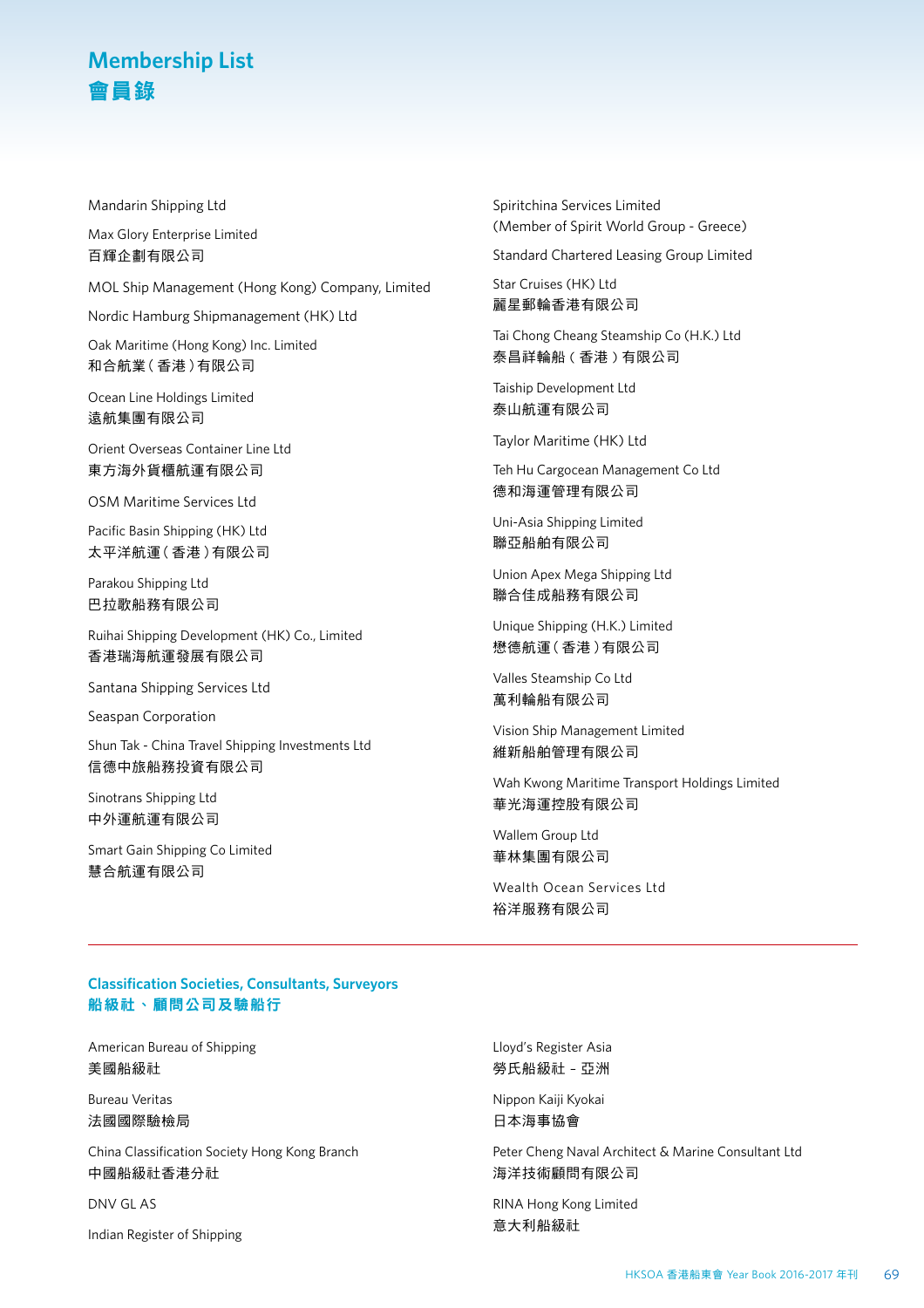### **Marine Equipment Suppliers, Shipbuilders, Repairers and Engine Builders**  船用設備供應商、船廠、修船公司及航海機器製造商

ABB Turbo Systems (Hong Kong) Ltd

China Shipbuilding & Offshore International (HK) Co Ltd 中國船舶重工國際貿易(香港)有限公司

Chugoku Marine Paints (HK) Ltd 中國塗料(香港)有限公司

D.S. Marine Limited

Hempel (China) Ltd 海虹老人塗料(中國)有限公司

Jotun COSCO Marine Coatings (HK) Ltd 中遠佐敦船舶塗料(香港)有限公司

Kawasaki Heavy Industries (HK) Ltd 川崎重工業(香港)有限公司

MAN Diesel & Turbo Hong Kong Limited

Marinequip China Co Ltd 泛華設備有限公司

Nippon Paint Marine (HK) Co. Ltd 立邦船舶油漆(香港)有限公司

Palfinger Marine Hong Kong Ltd

Radio Holland Hong Kong Company Limited 荷蘭航海電訊香港有限公司

Wartsila China Ltd 瓦錫蘭中國有限公司

Wilhelmsen Ships Service Ltd 威爾森船舶服務有限公司

Winterthur Gas & Diesel Hong Kong Limited 溫特圖爾發動機香港有限公司

#### **Marine Insurance - Underwriters, P&I representatives, Average Adjusters and Brokers**  海運保障 **-** 承保公司、保賠協會、理算行及保險顧問公司

Aon Hong Kong Ltd 怡安保險顧問有限公司

AXA Corporate Solutions Assurance, Hong Kong Branch

Britannia Hong Kong Limited

China P&I Services (Hong Kong) Ltd 中國保賠服務(香港)有限公司

CM Houlder Insurance Brokers Ltd 招商海達保險顧問有限公司

COSCO (Hong Kong) Insurance Brokers Ltd 中遠(香港)保險顧問有限公司

CTX Special Risks Ltd 誠品保險顧問有限公司

FP Marine Risks Ltd 領航海上保險顧問有限公司

Gard (HK) Ltd

Jardine Lloyd Thompson Limited 怡和保險顧問有限公司

London P&I Club, The

Marsh (Hong Kong) Ltd 達信風險管理及保險服務(香港)有限公司

North of England P&I Association Ltd, The

Richards Hogg Lindley 國際理霍海損理算事務所

Skuld (Far East) Ltd

Standard Club Asia Ltd, The

Steamship Mutual Management (Hong Kong) Ltd

Swedish Club Hong Kong Ltd, The

Thomas Miller (Hong Kong) Ltd 托馬斯米勒(香港)有限公司

West of England Insurance Services (Luxembourg) S.A. 西英倫保險服務(盧森堡)有限公司

ac

Willis Hong Kong Ltd 韋萊香港有限公司

XL Catlin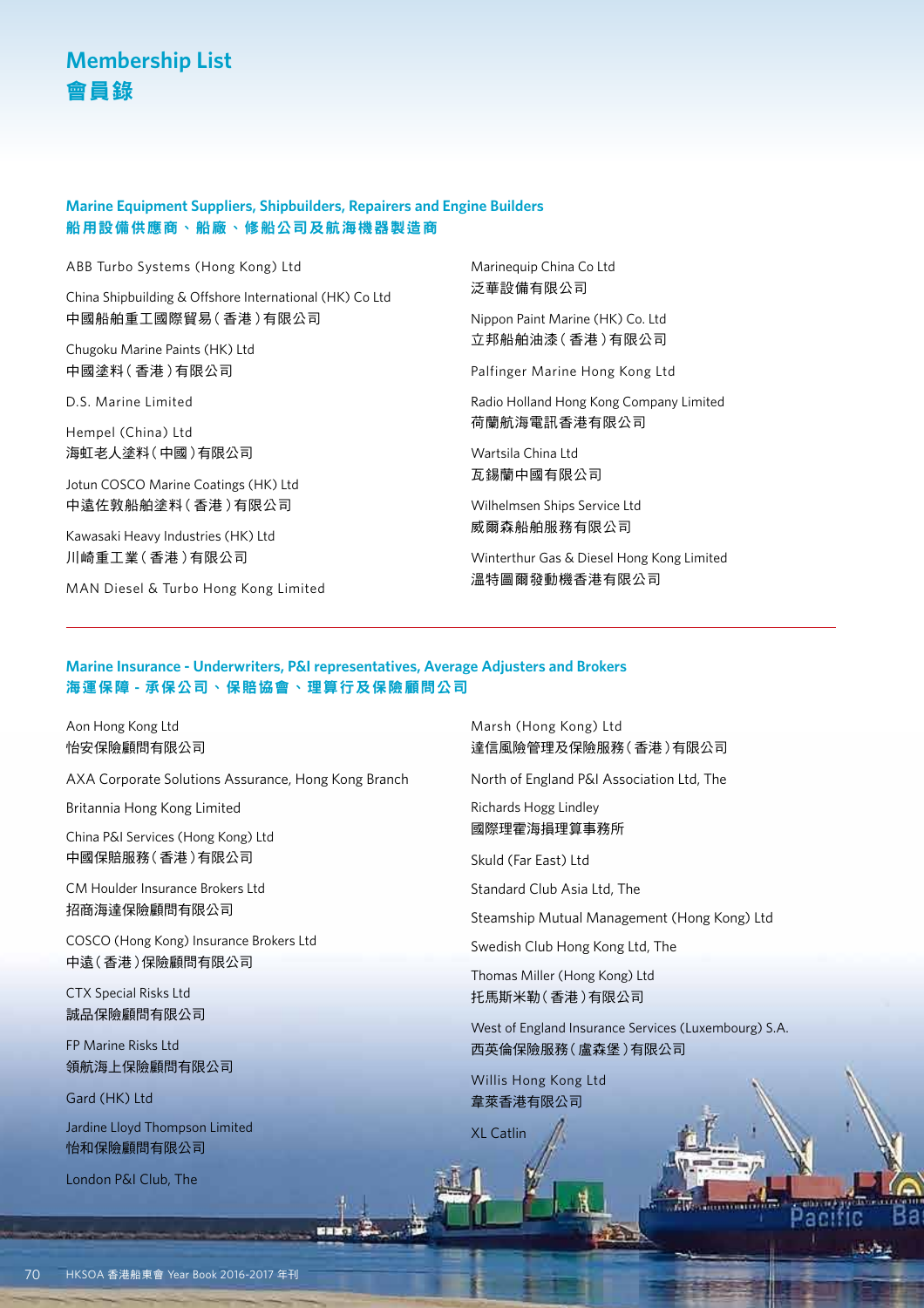### **Marine Law - Lawyers, Arbitrators and Claims Consultants** 海運法規**-**律師行、仲裁行及索賠顧問公司

Brenda Chark & Co

Bryan Cave

C Solutions (Hong Kong) Limited

Clifford Chance 高偉紳律師行

Clyde & Co 其禮律師行

Holman Fenwick Willan 夏禮文律師行

Howse Williams Bowers

Ince & Co 英士律師行

Keesal, Young & Logan 奇術揚洛根律師行

Laracy & Co. in association with Hill Dickinson Hong Kong LLP 戴偉誠律師行

Mayer Brown JSM 孖士打律師行

Norton Rose Fulbright Hong Kong 諾頓羅氏富布萊特

Reed Smith Richards Butler 禮德齊伯禮律師行

Stephenson Harwood 羅夏信律師事務所

Troutman Sanders 長盛國際律師事務所

Watson Farley & Williams 華盛國際律師事務所

#### **Ship Finance - Bankers, Financiers**  船舶融資 **-** 銀行、融資公司

ABN AMRO Bank N.V. 荷蘭銀行

Bank of China (Hong Kong) Ltd 中國銀行(香港)有限公司

Bank of Communications Co Ltd Hong Kong Branch 交通銀行股份有限公司 香港分行

BNP Paribas Hong Kong Branch 法國巴黎銀行

Credit Agricole Asia Shipfinance Limited 東方匯理亞洲船務融資有限公司

Credit Suisse AG, Hong Kong Branch 瑞士信貸銀行股份有限公司香港分行

Hongkong and Shanghai Banking Corporation Ltd, The 香港上海匯豐銀行

HSH Nordbank AG, Hong Kong Representative Office 德國北方銀行香港代表辦事處

Sumitomo Corporation (Hong Kong) Ltd 住友商事香港有限公司

HKSOA 香港船東會 Year Book 2016-2017 年刊 71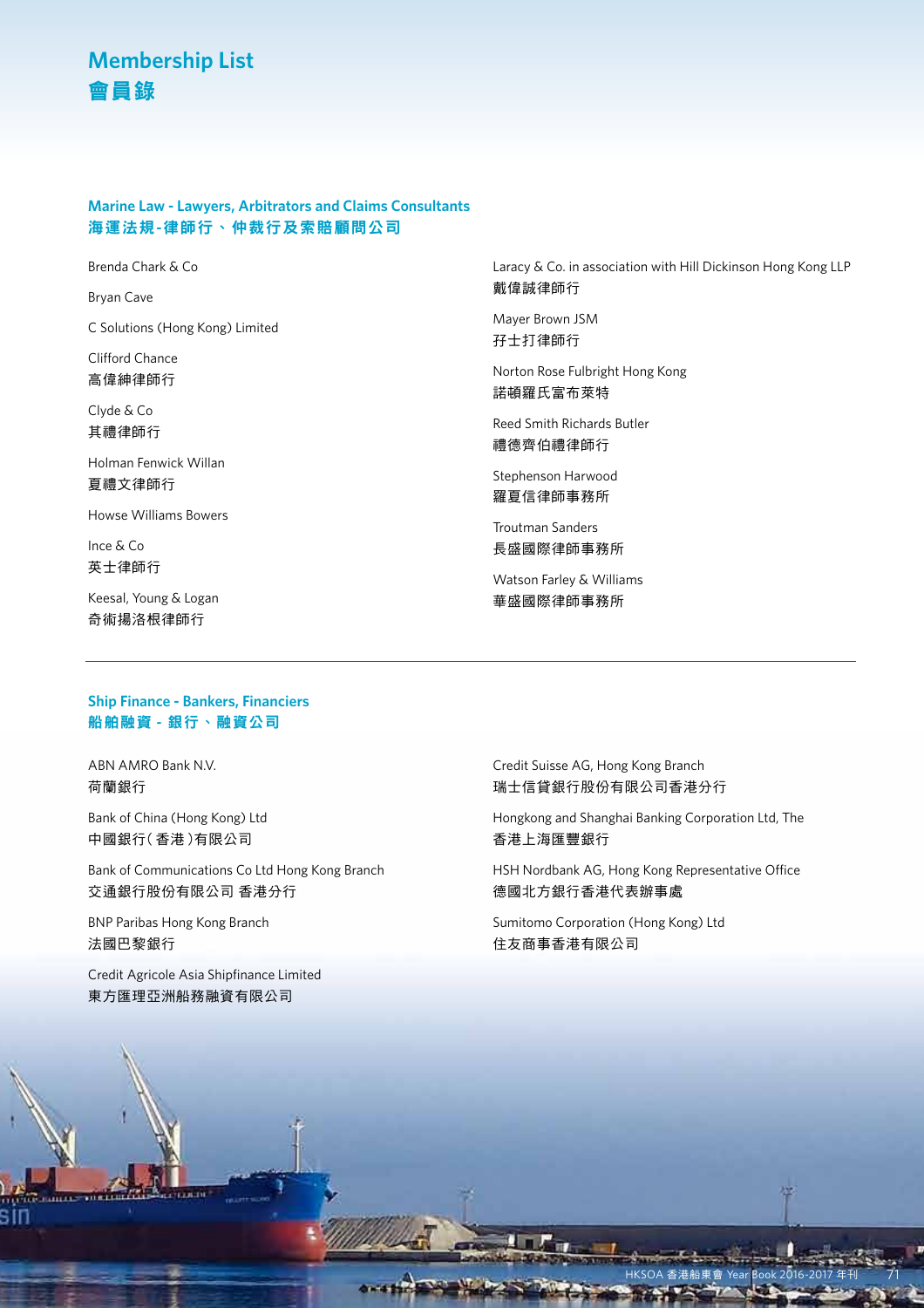#### **Ship Registration, Port Authorities** 船舶註冊 **/** 港口當局

Bahamas Maritime Authority

Director of Marine Marine Department, HKSARG 香港特別行政區政府海事處處長(名譽會員)

Economic & Commercial Office of Panama in Hong Kong

International Registries (Far East) Ltd (The Marshall Islands Registry) 國際船舶註冊(遠東)有限公司 - 馬紹爾群島註冊處

LISCR (Far East) Ltd 利比里亞國際船舶及公司註冊有限公司

### **Shipbrokers, Sale and Purchase Brokers**  船舶經紀 **/** 船舶買賣經紀

Arrow Asia Shipbrokers Ltd 箭亞船舶經紀有限公司

Bancosta (Oriente) Ltd 奔達東方

Clarksons Platou Asia Limited

Click Maritime Limited

Cosmos Shipbroking (HK) Ltd 環宇船舶經紀(香港)有限公司

CPN International Ltd

Eastern Horizon Shipbrokers Ltd 海拔船業經紀有限公司

Rodskog Shipbrokers Ltd

Shanghai Seamaster Shipbroking Company Ltd 上海菁英航運經紀有限公司

Simpson Spence Young Hong Kong Limited

South Express Ltd 南運有限公司